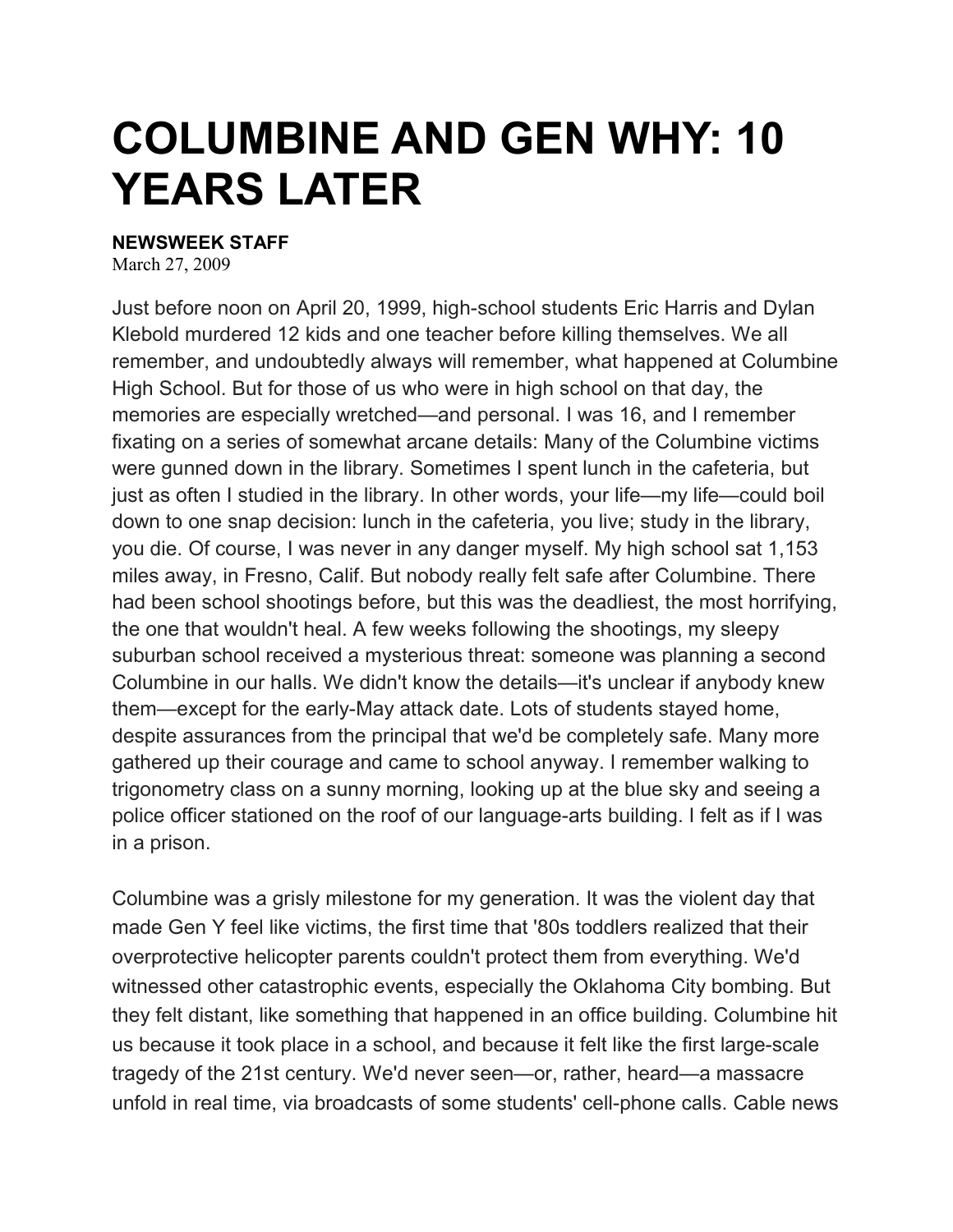ran unprecedented saturation coverage. On that day, Fox News had its highest ratings ever up to that time, and MSNBC had its best numbers second only to Princess Diana's funeral. Harris had even documented his anger on the Internet and in videos, and when they leaked later, they became a glimpse into a teenager's angst, a precursor to blogging and YouTube. All of which meant we not only felt we were inside Columbine High School, we had to relive it all over and over again.

In the decade since Columbine, there have been countless efforts to make sense of that day: memoirs, books, movies, even a play opening in Los Angeles in April. The definitive account, however, will likely be Dave Cullen's "Columbine," a nonfiction book that has the pacing of an action movie and the complexity of a Shakespearean drama. "Columbine" opens four days before the shooting, at a school assembly where the principal, Frank DeAngelis, admonishes his students—ominously, it turns out—to be safe during prom weekend. Cullen has a gift, if that's the right word, for excruciating detail. At times the language is so vivid you can almost smell the gunpowder and the fear. On the day of the massacre, Harris opens fire at 11:19 a.m. on an outdoor staircase. Some students think it's a paintball game and rush toward him—one kid feels "a couple of pricks, like an IV needle being pulled out," before realizing he's been shot. Cullen shows us every bullet fired and every victim taken down. He writes of the gallons of blood that pool on the library carpet, "coagulating into a reddish brown gelatin, with irregular black speckles." Brain matter flies everywhere and later has to be "scraped off with putty knives." When Harris finally shoots himself in the head—"his arms curled forward, as if hugging an invisible pillow"—you unexpectedly shudder. He may have been a monster, but the image is so lonely you can't help but pity him.

The Columbine killers were a strange and deeply disturbed pair, right out of a Truman Capote book. We've heard plenty of the details about Klebold and Harris—their fixation with the Nazis, their lust for violence, the homemade tapes in which they laid out their grand scheme for us to watch later—but Cullen, despite all odds, manages to humanize them. Harris, 18, was the mastermind, the twisted megalomaniac who hoped his plot would be compared, as he wrote,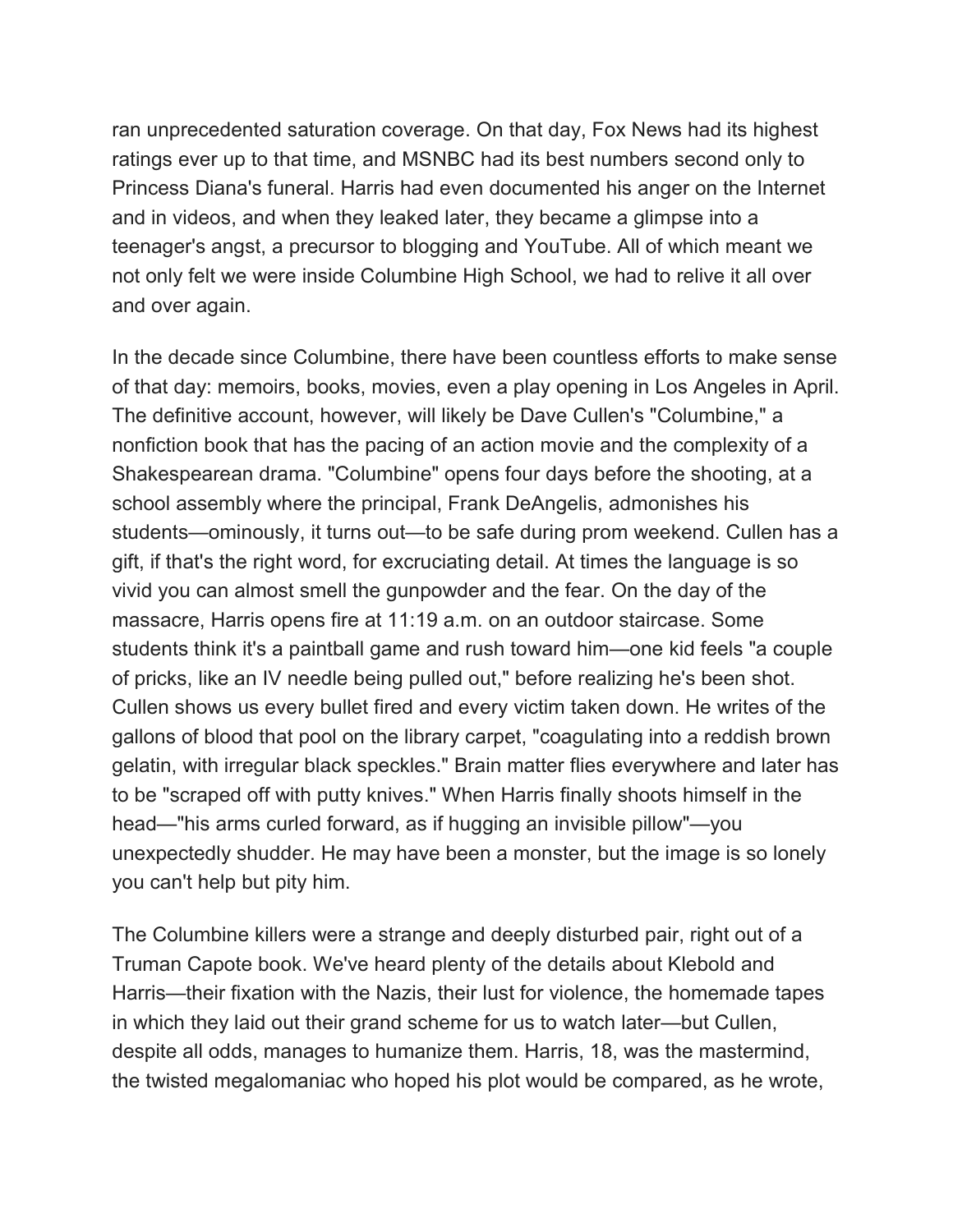to "the LA riots, the Oklahoma bombing, WWII, Vietnam, Duke and Doom [two videogames] all mixed together … I want to leave a lasting impression on the world." He was also an excellent con artist. Cullen tells a story about Harris's having been arrested for breaking into a van and the touching essay he wrote about how the incident had changed him. "You have really learned from this," the teacher wrote back to him. "I would trust you in a heartbeat." You could see the cracks, though, in some of his other writing. Harris once wrote a paper about how he was similar to Zeus—he believed they both got "angry easily and punish people in unusual ways." Klebold was also a lost soul, and he became the perfect accomplice. He fantasized about killing himself, and he was madly in love with a girl he was too shy to approach. Two months before the shootings, he turned in a creative-writing assignment to his teacher that was so violent she called his parents. "It's just a story," Klebold said, but you have to wonder if he wasn't trying to get caught.

As obvious as it sounds now, the guys wanted to kill as many people as they could—many more than the 13 who died. They planted bombs in duffel bags placed strategically in the cafeteria. If the explosives had gone off as planned, hundreds would have perished, but Harris and Klebold's diabolical aspirations far exceeded their technical prowess. The killers envisioned an even more spectacular, posthumous finale: their cars—wired with explosives—would explode into the news vans that assembled to cover the melee.

Cullen also debunks some of the biggest fallacies. The boys weren't targeting jocks, as the media reported in the immediate aftermath. Harris and Klebold were only vaguely associated with the "Trench Coat Mafia," a clique of outsiders, though they wore trench coats that day. They weren't goth kids, either. Nobody really claimed them as their own, though that's hardly exceptional. What makes their rampage so frightening is how much—on the surface—they were like any ordinary teenagers. Except they were much angrier, and crazy.

Perhaps the saddest thing about reading "Columbine" is how it leads you into a game of "what if?" The parents of one of Harris's friends had reported his psychotic Web site to the police, but they never launched a full investigation or exercised a search warrant. Harris and Klebold took a friend to buy two shotguns